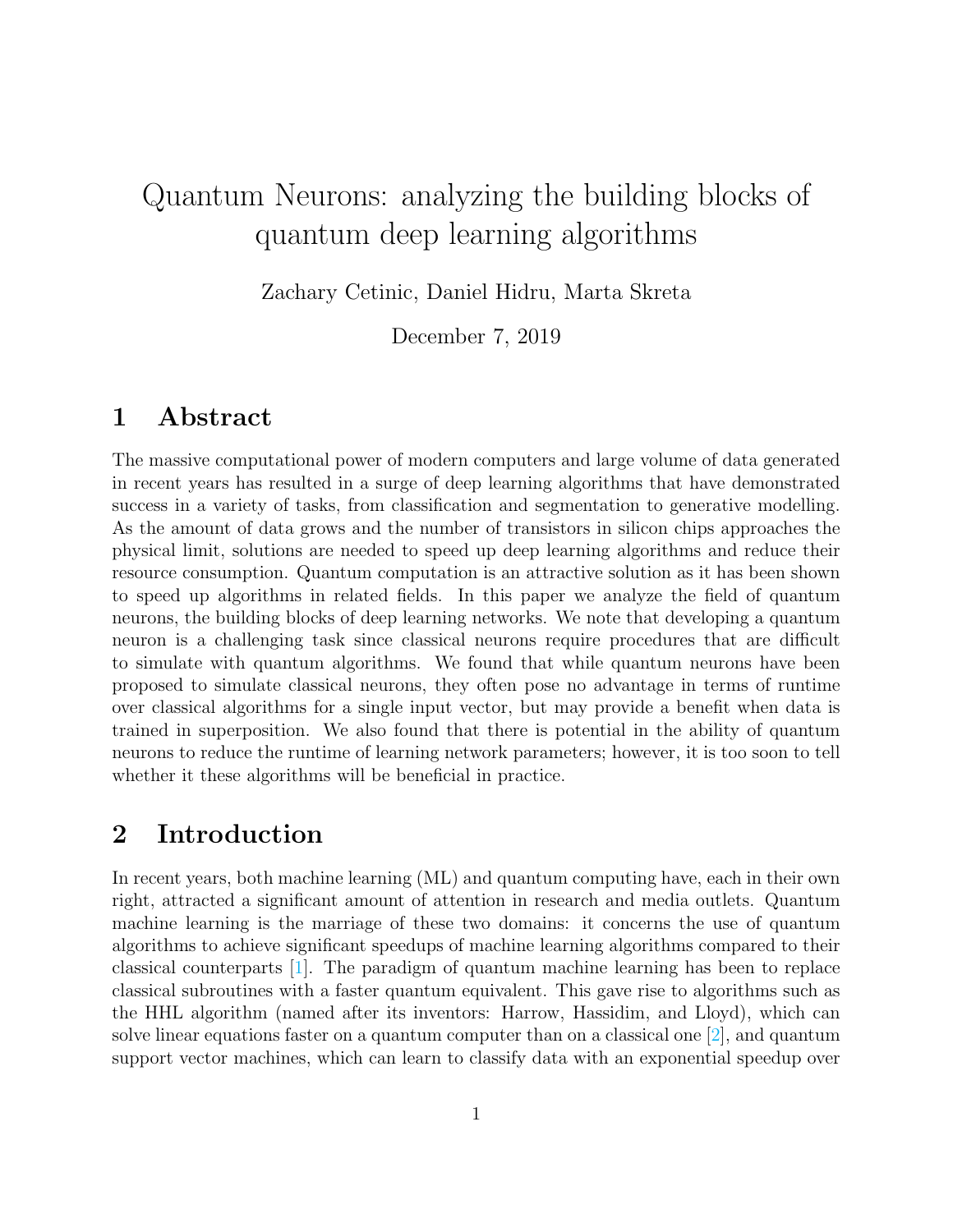classical algorithms [\[3\]](#page-10-2). However, these algorithms aren't perfect: oftentimes, they require assumptions to be made about the dataset that may or may not hold in practice, and they might not return the algorithm output in a form that is useful to the user [\[4\]](#page-10-3).

Deep learning algorithms constitute a class of ML algorithms that have experienced a boom in popularity over the last 7 years due to their ability to learn nontrivial patterns in complex and high-dimensional data [\[5\]](#page-10-4). While papers describing a quantum-style neural network have been proposed since the 1990s, progress in the development of a quantum neural network has been slow and has not reached a level of maturity as other sectors of quantum machine learning [\[6\]](#page-10-5). Reasons for this may include the difficulty of mapping deep learning algorithms, which are sequential and nonlinear, into the linear and parallel framework of quantum mechanics. Perhaps the single greatest challenge to developing a quantum neural network is the difficulty of implementing nonlinear activation functions in quantum neurons, the quantum equivalent of classical neurons in classical neural networks. In this section, we analyze the current state of quantum neurons and outline challenges currently hindering this field from progressing.

In this paper, we focus on recent developments in quantum neuron architecture. Neurons are the fundamental building blocks of deep neural networks. Any speedup obtained at the neuron level has the potential to have a significant impact in the runtime of the overall algorithm. We begin this paper with an overview of classical deep learning and neurons. We then provide an overview of the current quantum neuron literature, analyzing the pros and cons of each method compared to their classical counterpart. Finally, we end with a section on how quantum neurons are implemented in practice and the difficulties that accompany running these algorithms on a quantum computer.

### 3 Deep Learning

Deep learning is a class of machine learning algorithms that extracts features from an input and maps them to an output using an artificial neural network (ANN) [\[5\]](#page-10-4). While ANNs make up a diverse set of models, their unifying factor is that they are composed of multiple linear operations joined together with nonlinear transformations, which are called activation functions. Examples of commonly used nonlinear transformations are the sigmoid function  $(f(x) = \frac{1}{1+e^{-x}})$  and ReLU function  $(f(x) = max(0, x))$  [\[7\]](#page-10-6). These non-linearities are an integral part in the ability of an ANN to be a universal function approximator [\[8,](#page-10-7) [9\]](#page-10-8). The term "deep" is used to signify multiple linear and nonlinear layers joined together to form a single network.

Deep learning algorithms are used to solve diverse problems, such as classification, regression, segmentation, and generative modelling. They are used in a diverse set of fields, such as healthcare, finance, and chemistry  $[5]$ . The deep neural network boom of the last 7 years was catalyzed by the development of AlexNet, a deep convolutional neural network trained on millions of images to predict 1000 different categories [\[10\]](#page-11-0).

Every year computers are becoming increasingly more powerful, allowing them to easily process very large datasets and learn billions of features that represent subtle and complex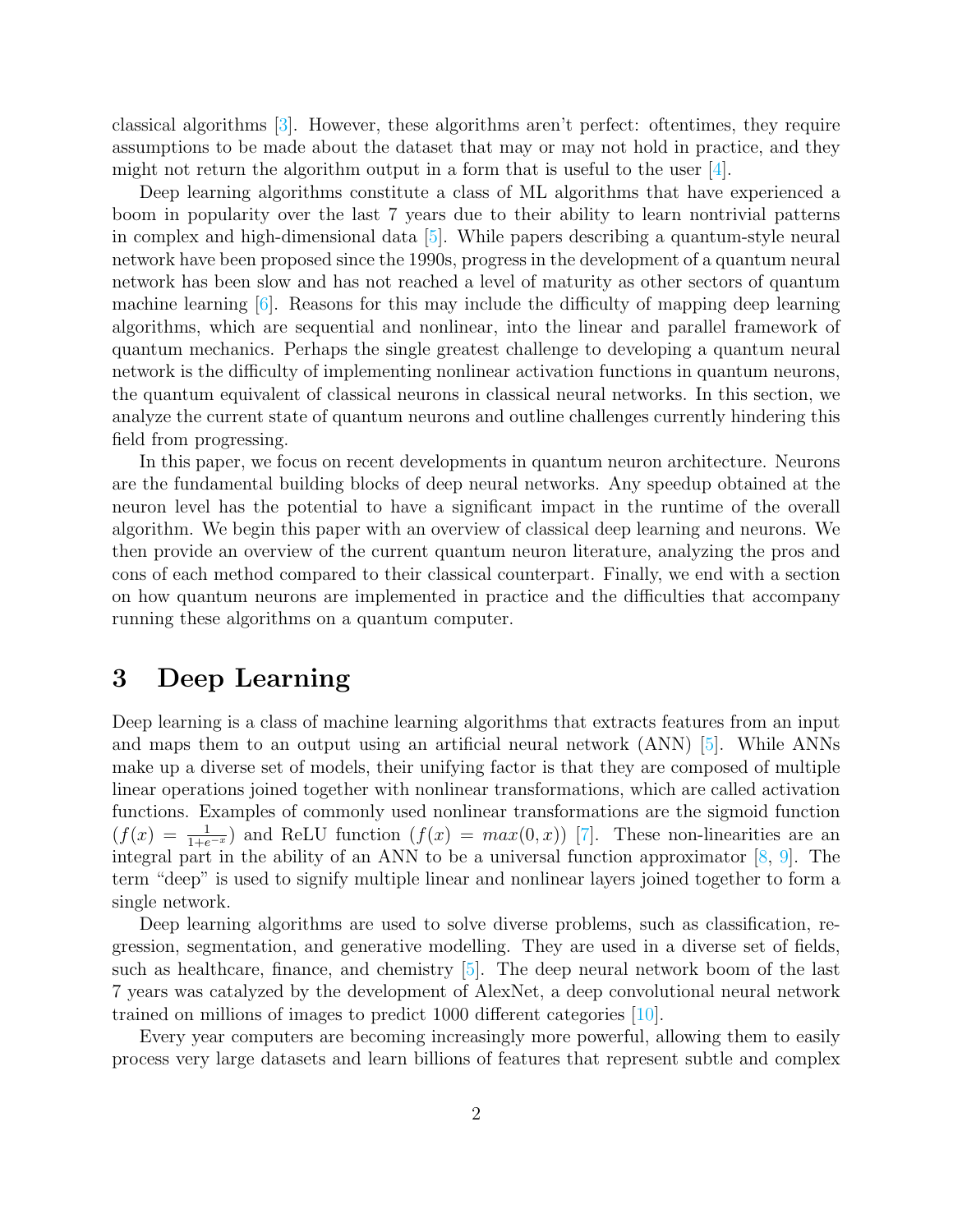patterns that would be otherwise difficult to identify. These computers are even capable of beating human experts in some cases [\[11\]](#page-11-1). To allow for even greater computational power, specialized architectures are being implemented specifically for deep learning. The latest Nvidia graphical processing units (GPU) include specialized tensor cores for deep learning problems [\[12\]](#page-11-2). Moreover, Google announced the tensor processing unit (TPU), a circuit created specifically to speed up artificial intelligence applications [\[13\]](#page-11-3).

However, as the size of datasets increases and as the number of transistors per classical circuit approaches its limit, other hardware-based solutions will be needed  $[6]$ . This is why there exists an effort to develop quantum versions of machine learning algorithms for quantum computers. Progress in this direction requires the development of efficient quantum algorithms that can be used to implement quantum neural networks. For quantum neural networks to be useful, they need to provide some advantage over classical neural networks, whether it be time reduction, storage reduction, or superior pattern recognition.

### 4 Classical Neurons

The fundamental building block of an ANN is a neuron. In its simplest form, a neuron takes in an N-dimensional input vector  $\vec{x}$ , combines it linearly with a weight vector  $\vec{w}$  using the dot product and adds a bias b. This results in an intermediate value  $\theta$  that is passed into an activation function a, such as a sigmoid or ReLU function, to introduce a nonlinearity. (Fig. [1\)](#page-3-0) The output of the neuron is:

$$
y = a(\theta) = a(\vec{x} \cdot \vec{w} + b)
$$
 (1)

The output y can either be fed as a learned input into another layer of neurons in a deep network or be interpreted as the prediction of the network for a given input. The goal of training a neuron is to learn weights that maximize the probability that the final neuron in the network will produce the correct output for a given input. During training, weights are tweaked to maximize this probability using sequential algorithms such as backpropagation [\[14\]](#page-11-4).

# 5 Quantum Deep Learning Building Blocks

#### 5.1 Quantum Perceptrons

One of the earliest examples of a neuron was the perceptron, first described in the 1950s by Rosenblatt [\[15\]](#page-11-5). Perceptrons use the step-activation function as the nonlinearity, which returns an output y such that:

$$
y = \begin{cases} 1 & \text{if } \vec{w} \cdot \vec{x} + b \ge 0 \\ -1 & \text{otherwise} \end{cases}
$$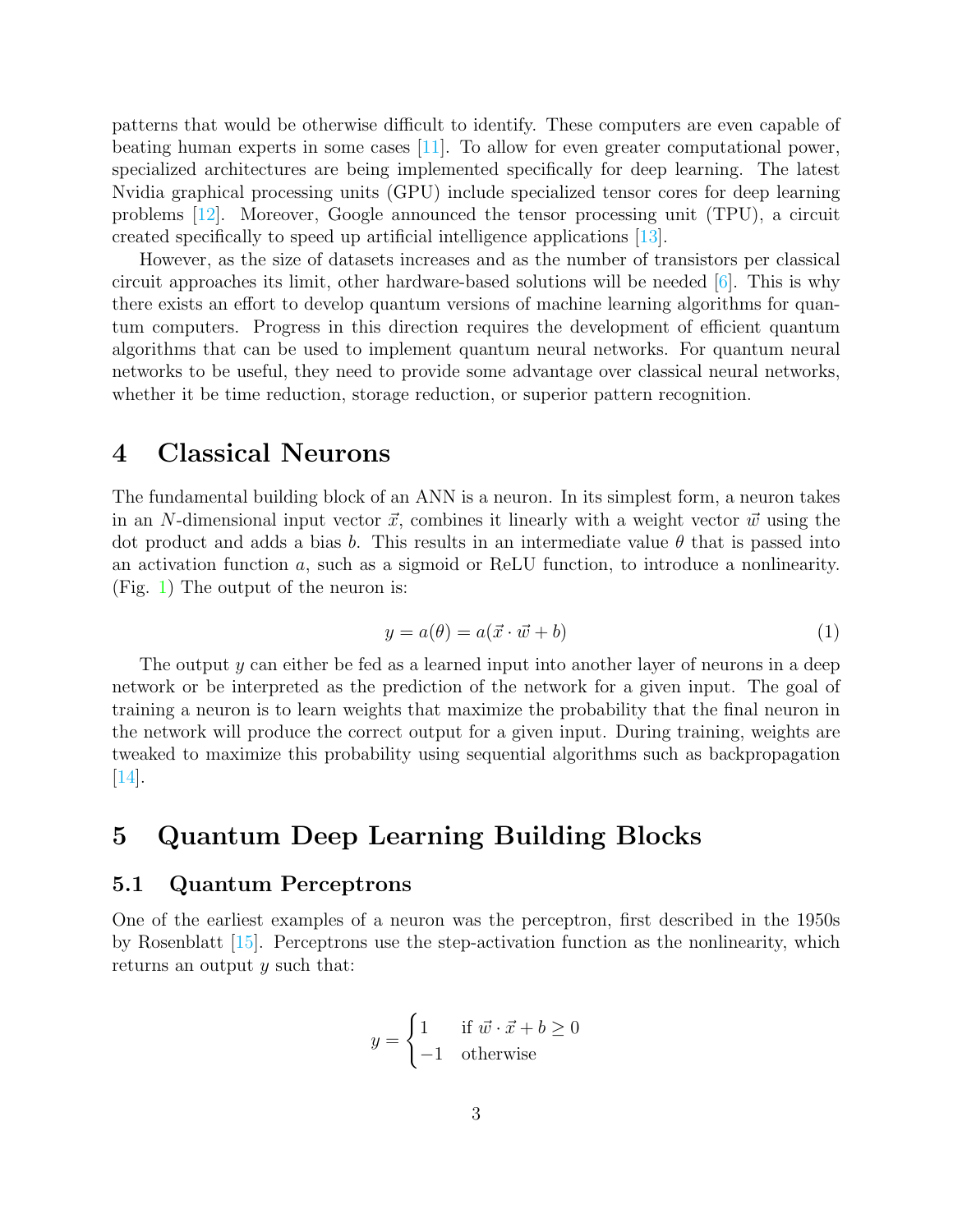

<span id="page-3-0"></span>Figure 1: Schematic showing classical neuron. An N-dimensional input  $\vec{x}$  is linearly combined with an N-dimensional weight vector  $\vec{w}$  and a bias term b. The resulting dot product, θ, is passed though an activation function to introduce a nonlinearity, a(θ), to produce the output, y.

Schuld et al. proposed a quantum perceptron imitating the step-activation function using the phase estimation algorithm (Fig. [2\)](#page-4-0) [\[16\]](#page-11-6). The entries of the input  $\vec{x}$  are restricted to have binary values  $x_k \in \{-1, 1\}$  so the input can be encoded in the state  $|\Psi_{\vec{x}}\rangle = |x_0, ..., x_{N-1}\rangle$ , where entries of -1 are represented by a quantum state of 0. The input state is passed into the circuit along with ancilla qubits,  $|0\rangle^{\otimes \tau}$ , where  $\tau$  is the precision of the phase estimation algorithm. A Hadamard gate is applied to each of the ancilla qubits. The resulting state is  $\frac{1}{6}$  $\frac{1}{2^{\tau}}\sum_{j=0}^{2^{\tau}-1}|j\rangle|\Psi_{\vec{x}}\rangle.$ 

The weights of the model  $\vec{w}$  are constrained to be continuous values  $w_k \in [-1, 1)$ . The weights are encoded in the unitary  $U_{\vec{w}}$ , which is then applied to the input conditioned on the ancilla qubits.  $U_{\vec{w}}$  can be decomposed into a product of unitaries:  $U_{\vec{w}} = U_{w_{N-1}}...U_{w_0}U_0$ , where  $U_{w_k}$  is the unitary applied to  $x_k$ .  $U_0$  is a global phase shift of  $\pi i$  and each  $U_{w_k}$  has the form:

$$
U_{w_k} = \begin{bmatrix} e^{-2\pi i \frac{w_k}{2N}} & 0\\ 0 & e^{2\pi i \frac{w_k}{2N}} \end{bmatrix}
$$

After applying  $U_{\vec{x}}$  in the circuit, the ancilla qubits will have the state  $\frac{1}{\sqrt{2}}$  $\frac{1}{2^{\tau}}\sum_{j=0}^{2^{\tau}-1}e^{2\pi ij\phi}|j\rangle,$ where  $\phi = \frac{\vec{x} \cdot \vec{w}}{2N} + 0.5$ . Since  $x_k \in \{-1, 1\}$  and  $w_k \in [-1, 1)$ , the dot product  $\vec{x} \cdot \vec{w} \in [-N, N]$ and  $\phi \in [0, 1]$ . Therefore,  $\phi$  is in the correct range so that it may be extracted using the phase estimation algorithm. If a single bit of precision is used to extract the value of  $\phi$ , then  $\phi_1 = \mathbb{1}_{\frac{\vec{x} \cdot \vec{w}}{2N} \geq 0}$  and the result may be used to generate the output of the model:

$$
y = \begin{cases} 1 & \text{if } \frac{\vec{w} \cdot \vec{x}}{2N} \ge 0 \\ -1 & \text{otherwise} \end{cases}
$$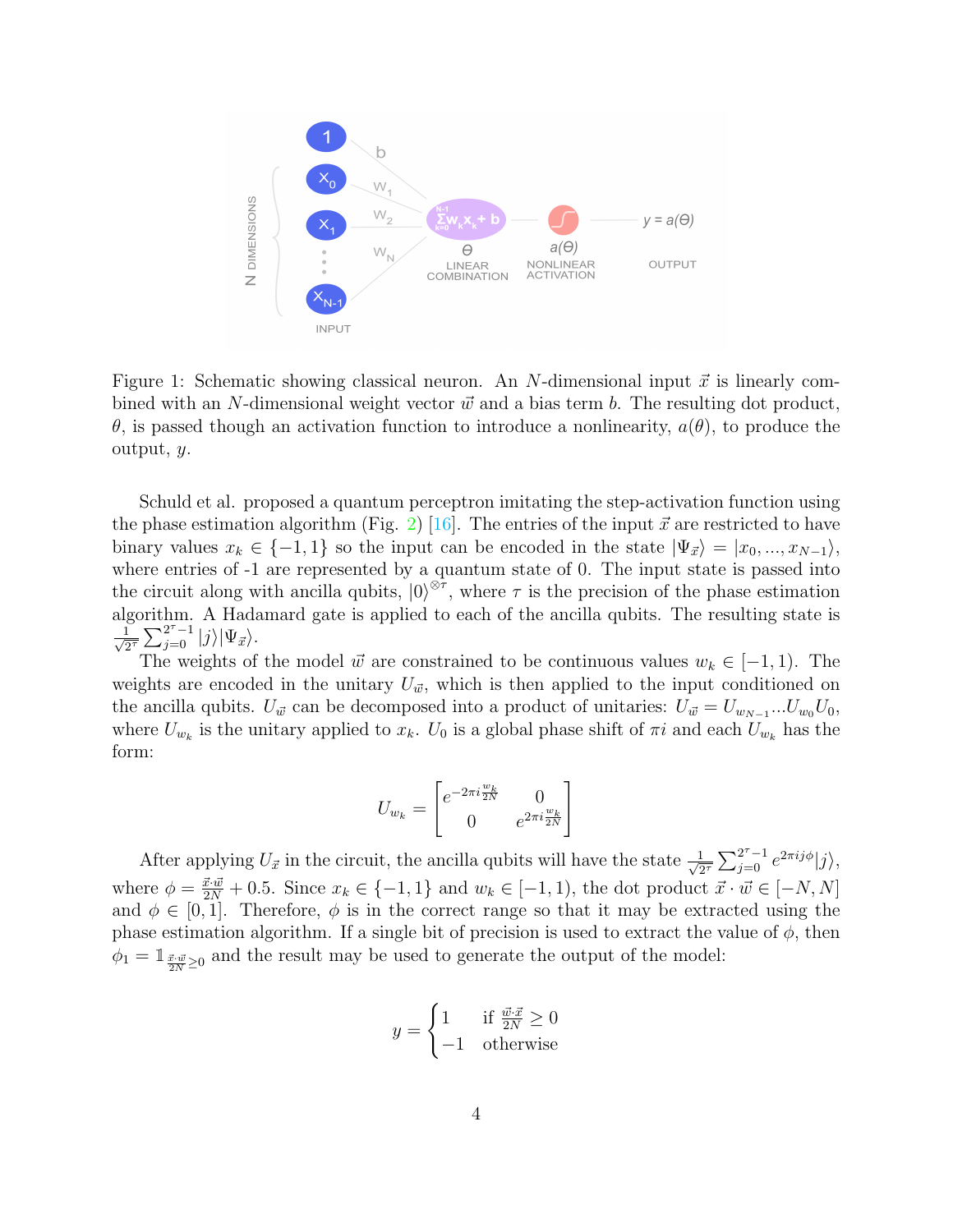

<span id="page-4-0"></span>Figure 2: Phase estimation algorithm used to implement a quantum perceptron. The dot product of  $\vec{x}$  and  $\vec{w}$  is stored in the eigenvalue of the qubit state. Inverse QFT is used to extract the dot product  $(\phi)$ ; the output becomes 1 if it is above the threshold and -1 otherwise. Figure taken from [\[16\]](#page-11-6).

While Schuld et al. comment on classical methods to train neurons and potential quantum methods, they don't provide a learning method that is specific to their perceptron.

Since only one bit of precision of required for the threshold function, only two gates are needed in the phase estimation algorithm. However, this may become problematic for an increasing input dimension, N. For example, given a data-set that is a uniform random distribution in [-1, 1), the majority of points in the output distribution are centered at  $\frac{1}{2}$ . Greater precision around the mean is required, and so the value of  $\tau$  must increase. Specifically, Schuld et al. found that the circuit should be applied a number of times proportional to cally, Schuld et al. found that the circuit should be applied a number of times proportional to  $O(\log \sqrt{N})$  [\[16\]](#page-11-6). To implement  $QFT^{-1}$ , the number of gates that are required is  $\frac{\tau(\tau+1)}{2} + 3\frac{\tau}{2}$ ,  $O(\log V N)$  [10]. To implement  $Q T T$ , the number of gates that are required is  $\frac{Q}{2} + 3\frac{1}{2}$ ,<br>which is  $O(\log^2 \sqrt{N})$  [\[17\]](#page-11-7). To implement the neuron on a quantum computer using this alwhich is  $O(\log N)$  [17]. To implement the neuron on a quantum computer using this algorithm,  $O(N \log^2 \sqrt{N}) = O(N \log(N))$  time is required, whereas an upper bound of  $O(N)$ time is required to implement the classical equivalent. Thus, this neuron does not pose any advantage from a time perspective since it requires more resources than its classical equivalent for a single input. However, the paper claims that the training data can be represented in a superposition and so the circuit needs to be called only once. Thus, this algorithm may provide a global benefit in terms of reducing the overall runtime since all the data can be processed in one step, even though that step is longer than a single step on a classical computer, where we would need to run the algorithm on multiple batches of the data.

Quantum computing may also be used to train perceptron models faster than classical algorithms. Rather than define a new way to compute a perceptron model in a quantum computer, Kapoor et al. developed two quantum algorithms for perceptron learning that provided improvements in the computational and statistical complexity in the scenario where they have access to an oracle that computes the output of the perceptron [\[1\]](#page-10-0). One of the algorithms achieves these improvements by utilizing the parallelism of quantum computation to identify which training samples are misclassified and need to be used by the model to update its weights. Given a set of S training examples and a function which computes the misclassification of an training example, Grover's search algorithm may be used to identify a training example which has been misclassified in  $O(\sqrt{S})$ . The author's were able utilize a training example which has been misclassified in  $U(VS)$ . The author's were able utilize<br>this speed up to create a quantum algorithm that resulted in a  $\sqrt{S}$  reduction in the number of training examples required to learn a perceptron with a sufficiently small error over the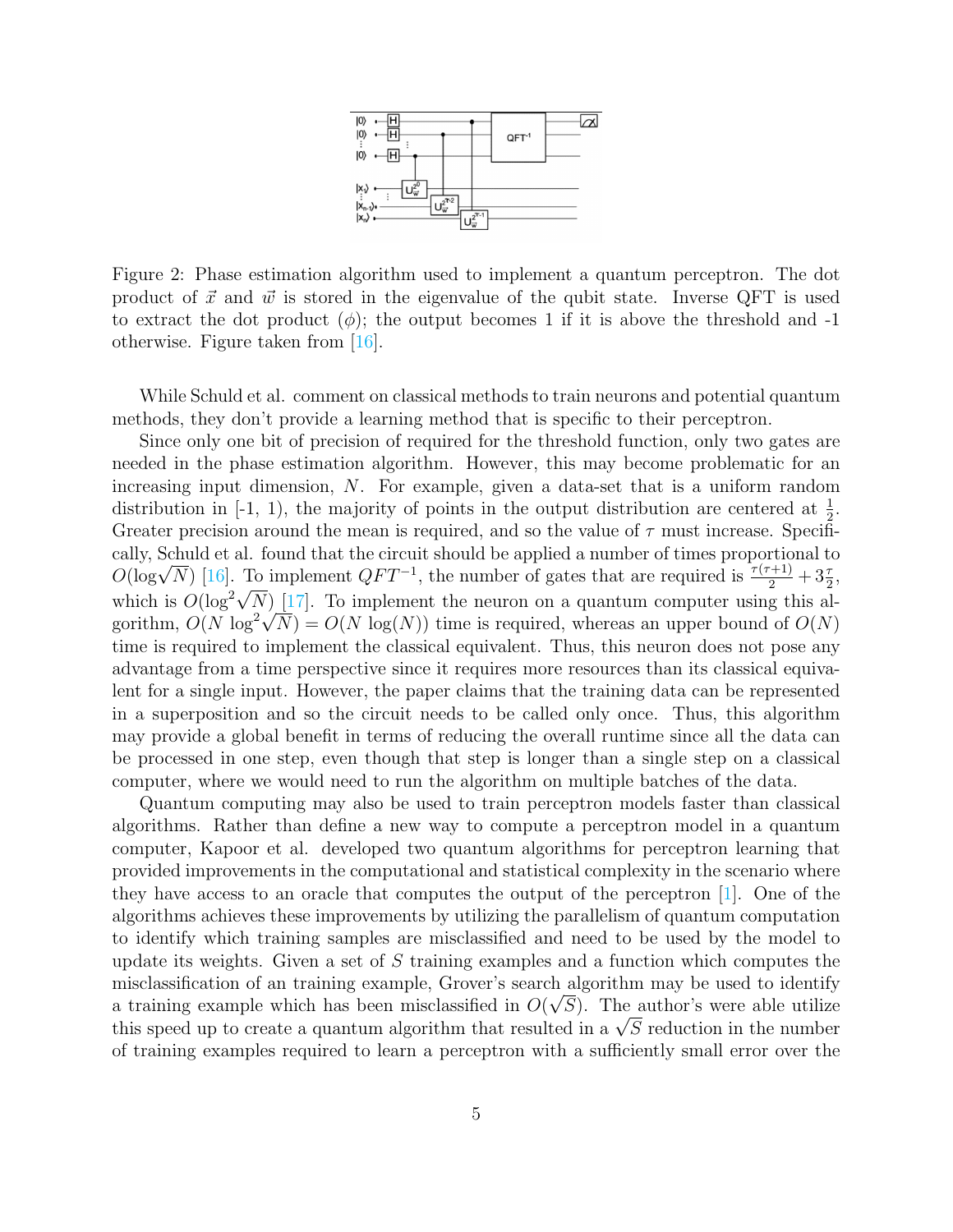classical perceptron algorithm. This algorithm also does not follow the paradigm of classical machine learning algorithms, as classical machine learning algorithms update weights by measuring their gradient with respect to every training example, which takes  $O(S)$  time. Instead, it only looks for samples that were misclassified. While this algorithm reduces the number of training examples required for the computation, techniques like this that constrain quantum methods to mimic traditional machine learning methods might be slowing down the progress of quantum machine learning, as the full potential of quantum algorithms has not yet been exploited for this task.

#### 5.2 Quantum Neurons

A number of works have outlined the simulation of artificial neurons jointly using both classical and quantum algorithms. A notable recent contribution in this area is by Tacchino et al., who demonstrated that an artificial neuron able to analyze patterns in binary images can be implemented on a real quantum computer: one of IBM's quantum processors [\[18\]](#page-11-8). The input to their algorithm is a  $N = 2<sup>q</sup>$  vector  $\vec{x} \in \{-1,1\}^N$ , which is mapped to the following wave function:

<span id="page-5-0"></span>
$$
|\Psi_{\vec{x}}\rangle = \frac{1}{\sqrt{N}} \sum_{j=0}^{N-1} x_j |j\rangle \tag{2}
$$

where N is the dimension of the input string,  $x_j$  is the value of the j-th input, and  $|j\rangle$ represents the states  $|j\rangle \in \{ |00...00\rangle, |00...01\rangle, ..., |11...11\rangle \}$  that form the basis vectors for q qubits. Due to implementation difficulties, they were only able to simulate  $q = 2$  qubits on the quantum compute. The benefit of this is that it allows the dynamics of the system to be controlled more robustly on account of lower error rates [\[18,](#page-11-8) [19\]](#page-11-9). Similarly, the weight vector  $\vec{w} \in \{-1, 1\}^N$  is mapped to the state

<span id="page-5-1"></span>
$$
|\Psi_{\vec{w}}\rangle = \frac{1}{\sqrt{N}} \sum_{j=0}^{N-1} w_j |j\rangle \tag{3}
$$

The next step involves computing the inner product between  $\vec{w}$  and  $\vec{x}$ . First, a unitary matrix  $U_w$  rotates  $|\Psi_{\vec{w}}\rangle$  to the  $|11...11\rangle$  axis, i.e.  $U_w|\Psi_{\vec{w}}\rangle = |1\rangle^{\otimes q} = |N-1\rangle$ . Subsequently applying  $U_w$  to  $|\Psi_{\vec{x}}\rangle$  corresponds to the projection of the vector  $U_w|\Psi_{\vec{x}}\rangle$  over the  $|11...11\rangle$ axis. It follows that the dot product between the two quantum states is

$$
\langle \Psi_{\vec{w}} | \Psi_{\vec{x}} \rangle = \langle \Psi_{\vec{w}} | U_w U_w^{\dagger} | \Psi_{\vec{x}} \rangle \n= \langle N - 1 | \phi_{x,w} \rangle \n= c_{N-1}
$$
\n(4)

where  $c_{N-1}$  is the coefficient of the last state of  $|\phi_{x,w}\rangle$  and  $|\phi_{x,w}\rangle = U_w^{\dagger}|\Psi_{\vec{x}}\rangle$ . To compute the dot product between  $\vec{x}$  and  $\vec{w}$ , equations [2](#page-5-0) and [3](#page-5-1) are combined such that: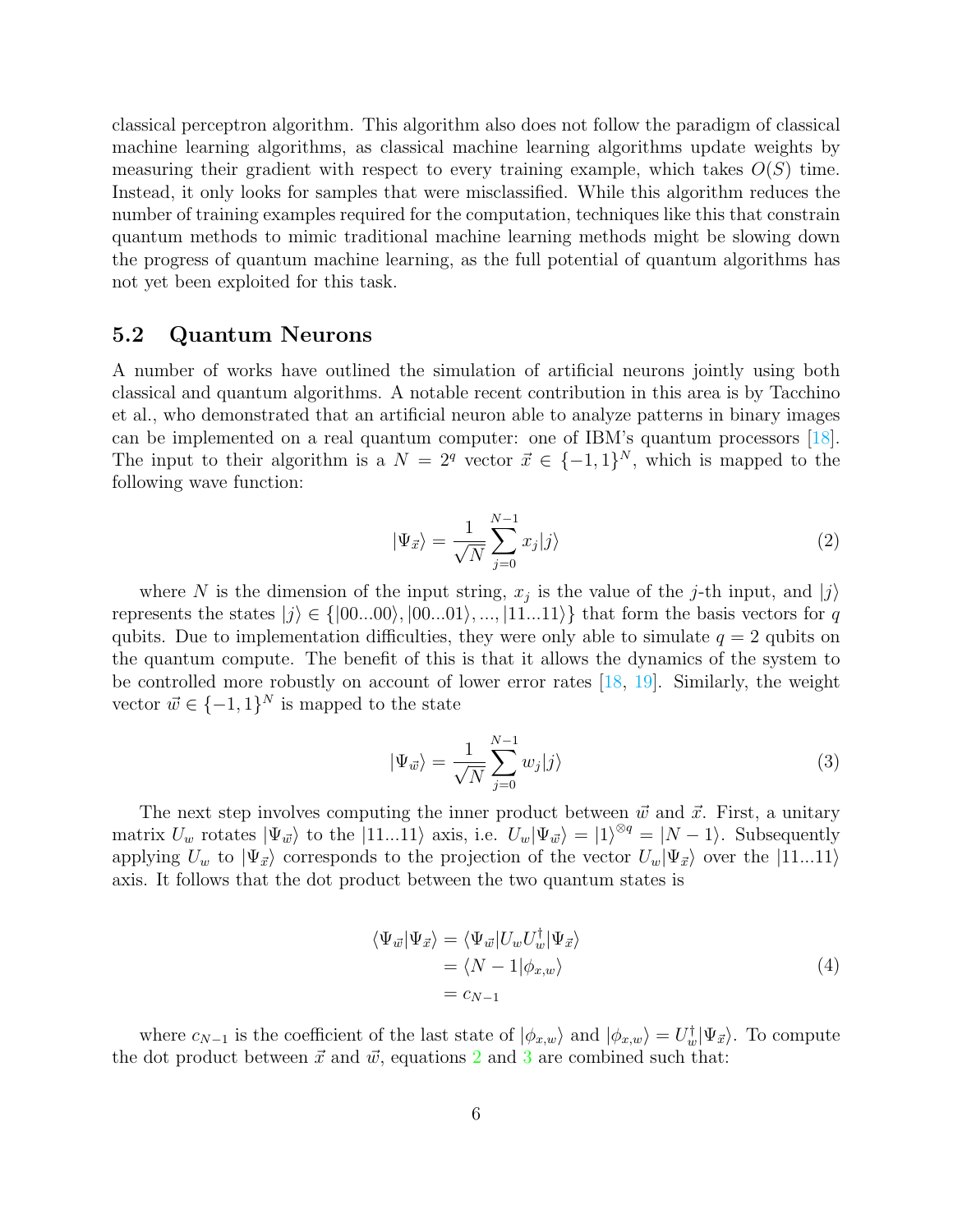$$
\langle \Psi_{\vec{w}} | \Psi_{\vec{x}} \rangle = \left( \frac{1}{\sqrt{N}} \sum_{j=0}^{N-1} x_j \langle j | \right) \left( \frac{1}{\sqrt{N}} \sum_{j=0}^{N-1} w_j | j \rangle \right)
$$
  

$$
= \frac{1}{N} \sum_{j=0}^{N-1} x_j w_j \langle j | j \rangle
$$
  

$$
= \frac{1}{N} \sum_{j=0}^{N-1} x_j w_j
$$
  

$$
= \frac{1}{N} \vec{w} \cdot \vec{x}
$$
 (5)

Thus, we have that the dot product  $\vec{w} \cdot \vec{x} = N \langle \Psi_{\vec{w}} | \Psi_{\vec{x}} \rangle$ . Since  $\langle \Psi_{\vec{w}} | \Psi_{\vec{x}} \rangle = c_{N-1}$ , the normalized dot-product can be extracted from the last state of  $|\phi_{x,w}\rangle$ . This can be implemented in a circuit using an ancilla qubit and a multi-controlled NOT gate that changes the state of the ancilla qubit depending on the state of the qubit (Fig. [3\)](#page-7-0). Specifically, this will only flip the ancilla qubit to the state  $|1\rangle$  for the final state of  $|\phi_{x,w}\rangle$ , which is where  $c_{N-1}$  is stored. After the multi-controlled NOT gate is applied, the state of the system is:

$$
|\phi_{x,w}\rangle|0\rangle \rightarrow \sum_{j=0}^{N-2} c_j |j\rangle|0\rangle + c_{N-1}|N-1\rangle|1\rangle
$$

The nonlinearity is applied by measuring the ancilla qubit. This will cause the qubit to collapse to  $|1\rangle$  with probability  $|c_{N-1}|^2$ . Therefore, the output of the system is probabilistic with  $P(y = 1) = \left(\frac{\vec{w} \cdot \vec{x}}{N}\right)^2$ . The value of this probability can also be estimated by sampling the output multiple times and calculating the frequency of  $y = 1$ . We note that there is a potential downside to this method during the learning process. Suppose the ground truth label is 0, but the algorithm predicts the coefficient is more than 0.5 and misclassifies it as 1. To update the weight parameters for the next iteration, the algorithm employed by Tacchino et al. searches for instances where  $\vec{w}$  and  $\vec{x}$ , which caused the inner product to increase. However, to reduce the probability that the algorithm outputs 1, they want the inner product to decrease. Thus, they find the subset where they coincide and randomly flip some proportion of bits in  $\vec{w}$ . The issue in this problem arises when a very large subset of  $\vec{w}$  and  $\vec{x}$  don't coincide, since the inner product is a large negative value and consequently the square of the inner product is a large positive value. Now, when the algorithm searches for places where they do coincide, very few values coincide. Flipping any  $\vec{w}$  thus makes the inner product more negative, which makes the square more positive and so the probability of output being 1 is higher, which is the opposite of what should happen.

An overview of the circuit can be viewed in Figure [3.](#page-7-0) While they were successfully able to implement their model in an IBM processor to classify patterns, the time it took for the algorithm to run was linear in the dimension of the input vector, which is the same as classical models. Thus, there is no time advantage of their model over what currently exists.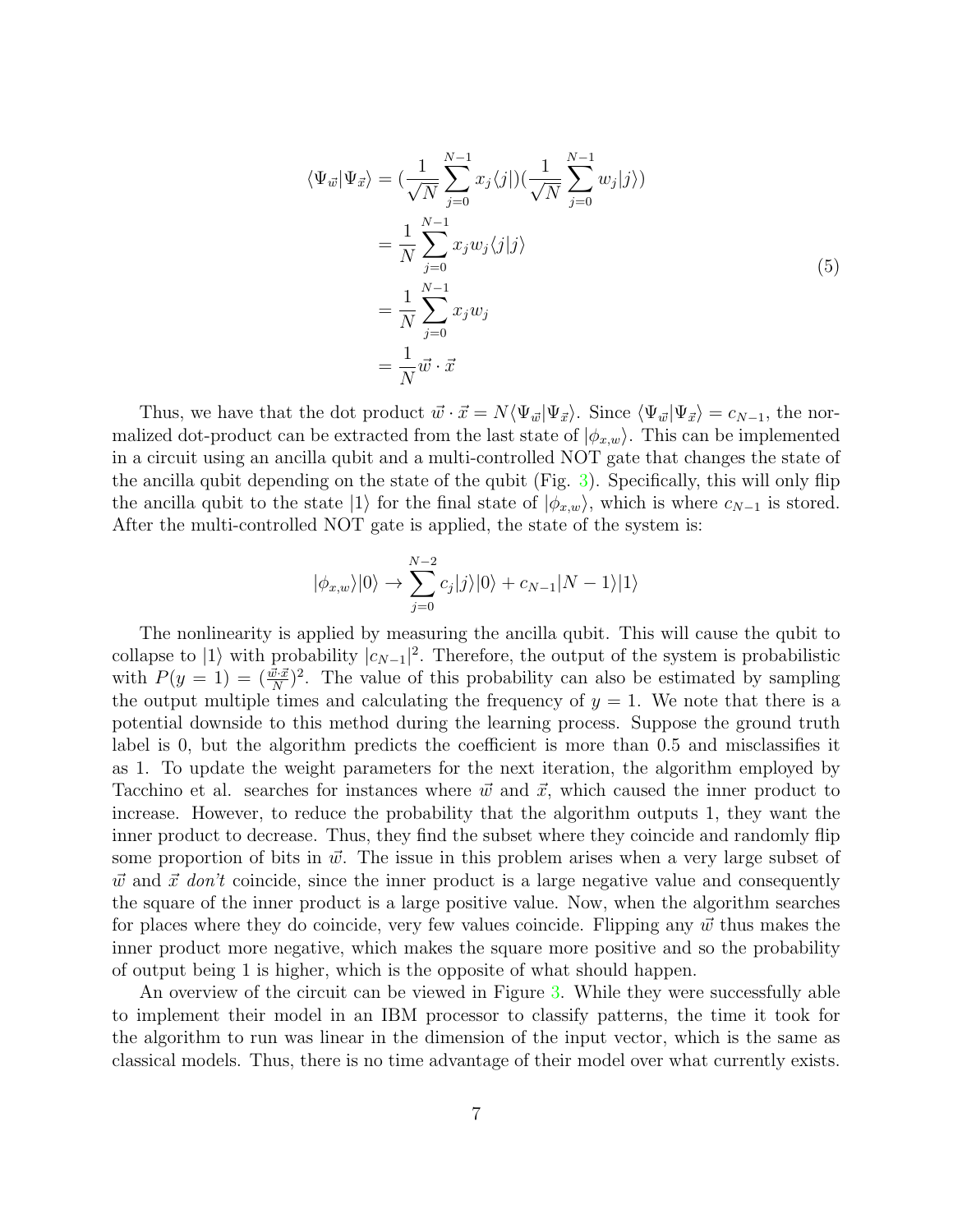

<span id="page-7-0"></span>Figure 3: Circuit used by Tacchino et al. to implement a quantum neuron. The dot product between  $\vec{w}$  and  $\vec{x}$  is computed and stored as the coefficient  $c_{N-1}$  of the last qubit of the input. This information is trasnferred to an ancilla qubit using a multi-controlled CNOT gate. The ancilla qubit is then measured; it collapses to  $|1\rangle$  with probability proportional to  $c_{N-1}$  and  $|0\rangle$  otherwise. The act of measuring simulates the nonlinearty. Figure adapted from [\[18\]](#page-11-8).

The authors do, however, gain an advantage over classical methods in terms of parameter storage during training by encoding their data in an exponentially smaller number of qubits. Note that during when saving the model to memory this advantage would disappear since the space required to store the weights is linear; however, if memory was a bottleneck during training (for example, all parameters couldn't fit into qRAM), this method would provide an advantage.

Cao et al. took the quantum neuron one step further by enabling it to simulate a sigmoid function while processing inputs in quantum superposition [\[20\]](#page-11-10). Their algorithm encodes an input  $\vec{x} \in \{0,1\}^N$  in the quantum state  $|\Psi_{\vec{x}}\rangle = |x_1...x_n\rangle$  and use a Pauli Y operator is used to rotate each input qubit proportionally by the weights and bias. The operator has the form

$$
R_y(a\frac{\pi}{2} + \frac{\pi}{2})|0\rangle = \cos(a\frac{\pi}{4} + \frac{\pi}{4})|0\rangle + \sin(a\frac{\pi}{4} + \frac{\pi}{4})|1\rangle
$$

where  $a \in [-1,1]$  and  $R_y(t) = e^{-itY/2}$ . The operator rotates a qubit by the angle t around the Y axis, where  $Y =$  $\begin{bmatrix} 0 & -i \end{bmatrix}$ i 0 1 . To apply the weights and bias onto the inputs, each input qubit  $|x_i\rangle$  is rotated by the gates  $R_y(2w_i)$  and  $R_y(2b)$ . Note that the weights and bias are multiplied by a factor of 2 to cancel out the factor  $1/2$  in the operator. This is equivalent to applying a gate  $R_y(2\theta)$  on an ancilla qubit conditioned on the input  $|\Psi_{\vec{x}}\rangle$ . The ancilla qubit is then rotated by a gate corresponding to the activation function,  $R_y(2q(\theta))$ , where  $\theta = w_1 x_1 + ... + w_n x_n + b$  and q is a nonlinear function  $q(\theta) = \arctan(\tan^2 \theta)$  that maps the input to a value between 0 and  $\frac{\pi}{2}$ . These gates are implemented using a *repeat-until-success* (RUS) circuit, which works as follows: the operator  $R_y(2q(\theta))$  is applied to an ancilla qubit conditioned on the input  $|\Psi_{\vec{x}}\rangle$ . The ancilla qubit is then measured. If it is in state  $|0\rangle$ , the output qubit is close to  $R_y(\pi)|0\rangle = |1\rangle$ , which is the right state. If it measures  $|1\rangle$ , the output qubit has been rotated by  $R_y(\pi/2)$  by the circuit, and so the qubit is rotated by  $R_y(-\pi/2)$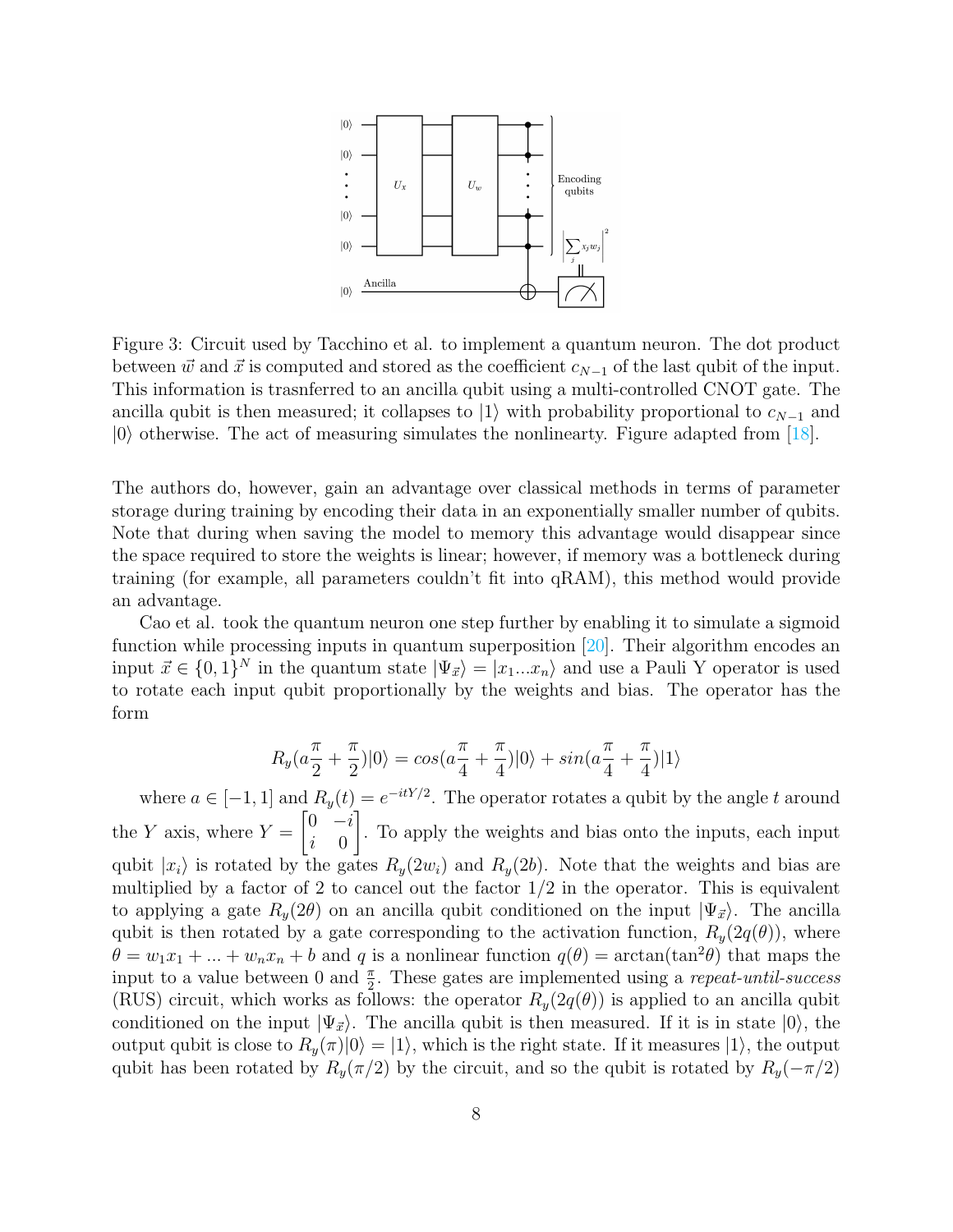to undo this rotation. This circuit is applied  $k$  times until the ancilla qubit is measured to be  $|0\rangle$ , which indicates that the output qubit is in state  $R_y(0)|0\rangle = |0\rangle$ . Equivalently, this process can be thought of rotating the angle  $\theta$  closer to 0 or  $\pi/2$  depending on whether its less than or greater than the threshold,  $\pi/4$ , which simulates the sigmoid function. The closer  $\theta$  is to the threshold, the more times the circuit needs to be applied. The number of iterations required to rotate  $\theta$  to be within a distance  $\epsilon$  of 0 or  $\pi/2$  is  $k = O(\log_{\delta\epsilon}^{-1})$ , where  $\delta$ is the distance to 0 or  $\pi/2$ . This work can also be extended to implement other important nonlinear activation functions, such as ReLU [\[20\]](#page-11-10).

To implement this algorithm and learn the optimal weights,  $n$  quantum neurons are required, in addition to k ancilla qubits. The input vector is passed thorugh a neuron and an RUS circuit activates the output to  $-1$  or  $+1$ . Neurons can be stacked together in multiple layers to form a deeper network; the RUS circuit is applied at each transition from the  $i$ -th layer to the  $i+1$ -th layer. Note that at each layer in the circuit, the neurons must be rescaled to  $[0, \pi/2)$  for the RUS circuit to be implemented correctly. The accuracy of the network can be determined by taking the expectation value between the network output and ground truth values. Based on the training accuracy, the weights are updated using the Nead-Medler algorithm, which is a gradient-free optimization tool.

The significant contributions of this paper are that it the presents a quantum equivalent of simulating nonlinearities that are commonly used in modern deep learning, and can be adapted to simulate multiple nonlinearities. These nonlinearities are essential for learning nontrivial patterns in complex distributions. However, this algorithm comes at a cost for speed. While an equivalent classical neuron can compute a nonlinearity in  $O(N)$ , this quantum neuron does it in  $O((\frac{N}{\delta})^{2.075}(\frac{1}{\epsilon})$  $(\frac{1}{\epsilon})^{3.15}$ , where N is the dimension of the input vector,  $\delta$  is a resolution parameter associated with settings weight and bias values, and  $\epsilon$  is the distance from the circuit output to the attractor (0 or  $\pi/2$ ). Thus, for a single input vector, the runtime is slower on a quantum computer than on a classical computer. However, Cao et al. also note that their algorithm can learn from a superposition of training data, meaning that the algorithm may be overall faster than a classical one if we are allowed to process all the data simultaneously. This demonstrates a method of learning that is different from classical algorithms, which rely on batches of data being fed sequentially to the model. From initial results, it seems as though their network was able to learn appropriate weights from a superposition of training data, but further analysis is required to understand the advantage this strategy has over classical methods in terms of runtime and storage.

## 6 Limitations of training a quantum neuron

The algorithms presented in this paper make many assumptions about available resources and existing implementations of key quantum constructs. They assume that they have access to some oracle that presents them with input data already in a quantum state. However, this task is nontrivial and is one of the reasons it is difficult to implement these algorithms on a quantum computer. In this section we will analyze two of those assumptions: qRAM implementations and encoding classical data into a quantum ready state.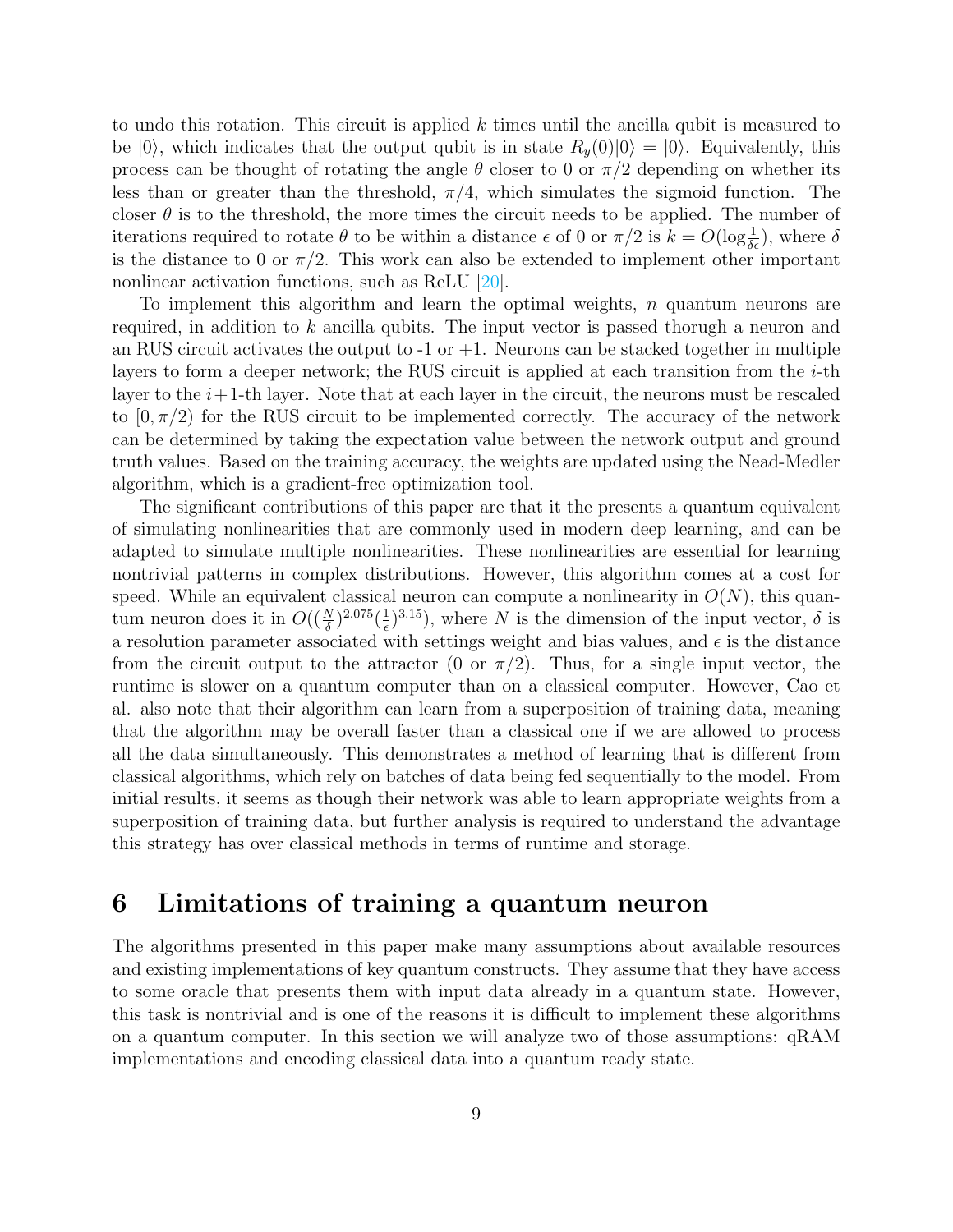#### 6.1  $qRAM$

Quantum random access memory (qRAM) is a theoretical device that can perform memory accesses in coherent quantum superposition and is one of the key elements needed in many quantum machine learning algorithms to access input data. Several implementations have been proposed for efficient qRAM. The most popular implementation, by Giovannetti et al., uses an algorithm called bucket-brigade, which claims to reduce the number of switches needed from  $O(N^{1/d})$ , which is the complexity of implementing qRAM using conventional architecture patterns, to  $O(log(N))$  [\[21\]](#page-11-11). Here, d is the dimension of the memory array. This algorithm works by reading out the memory address using a binary search tree like structure, where each leaf is a memory cell, and only activates switches in the path of the tree. This leads to an exponential decrease in the number of gates required in the running-time computational complexity and they also argue it reduces the need for expensive error correcting measures.

However, Arunachalam et al. later explored the robustness of the aforementioned qRAM implementation and found significant limitations [\[22\]](#page-11-12). The bucket-brigade algorithm assumes that its routing components will have a negligible error rate. Arunachalam et al. show that if the algorithm using the qRAM requires more than a polynomial number of queries, each gate used in the lookup path will require error correction. If each gate requires error correction during routing, this will result in an exponential number of gates that will need to be activated, negating any of the performance gained from using the bucket-brigade model.

#### 6.2 Encoding Classical Data

Encoding classical data in an efficient manner is another problem when implementing quantum machine learning algorithms. Quantum machine learning algorithms use data encoded into a superposition of states: when this data is read, due to the measurement principle, the superposition is destroyed, meaning that the data has to be re-encoded into a quantum state. One recent approach into a better encoding strategy, by Park et al. [\[23\]](#page-11-13), proposed a flip-flop qRAM, which can transfer classical data and superimpose it into quantum basis states where the amplitudes encode the data. This scheme takes  $O(N)$  qubits and  $O(MN)$ steps to encode M entries of classical data consisting of N bits each. Moreover, since their implementation involves a single quantum circuit, they do not have to perform error correction similar to the bucket-brigade model. However, their qRAM is rendered unusable after accessing the data once. To circumvent this for specific use cases, they introduced the idea of quantum forking, where a qubit can be processed in a series of independent processes in superposition. The quantum forking process works especially well at calculating inner products, a kernel used frequently in machine learning, but is not very useful for other algorithms due to the fact that the qRAM state can not be reused.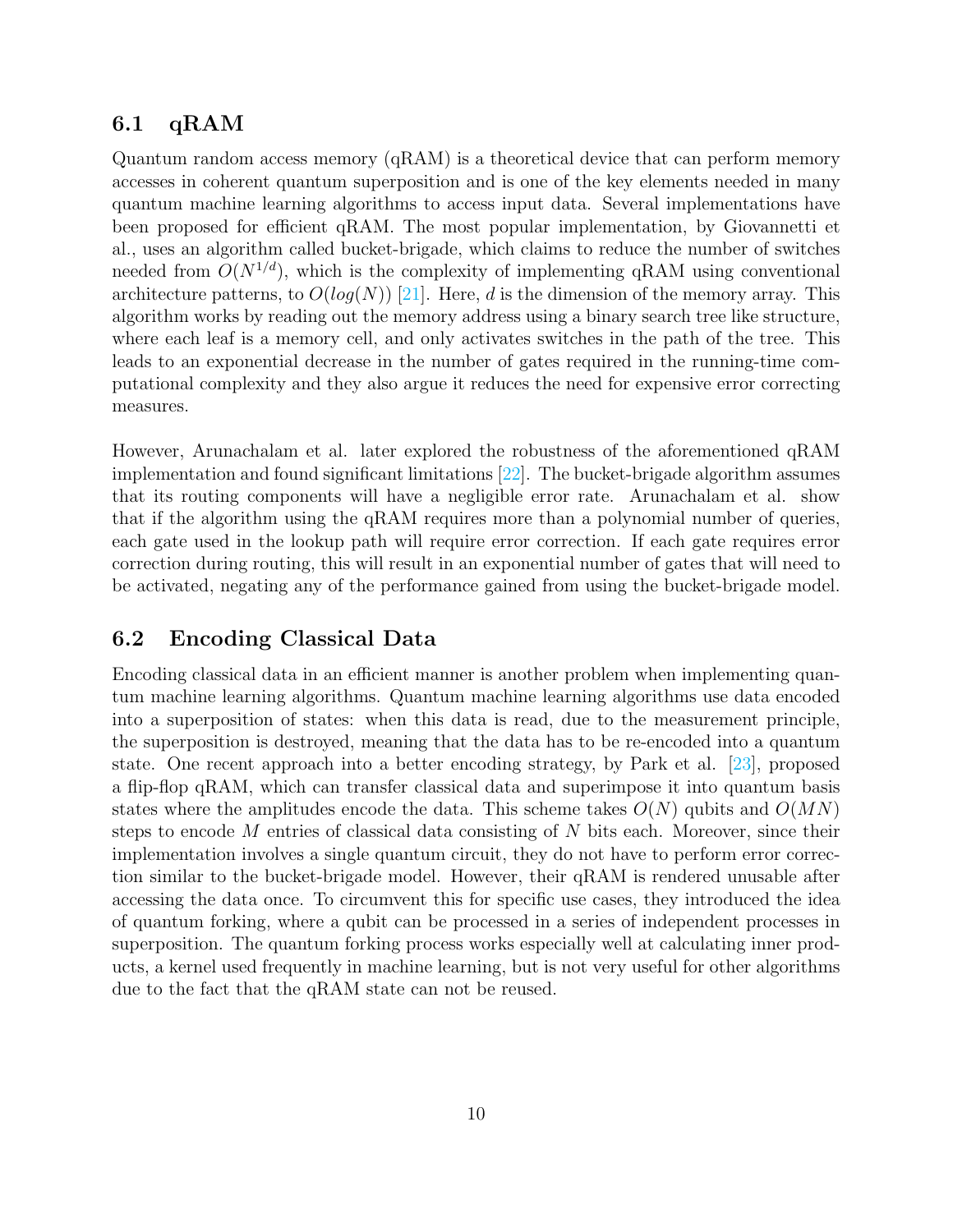# 7 Conclusion

In this review, we analyzed the recent developments in quantum neurons, which are the foundation of quantum neural networks. We found that the state of the field is optimistic since there exists a quantum neuron that can mimic a classical neuron using commonly used nonlinear activation functions. However, we note that there is still a long way to go to achieve an advantage over classical neurons, since no quantum algorithm has yet proposed a faster runtime than its classical equivalent at the level of a single step. That being said, there are efforts to reduce training time in other aspects, such as training on data in a superposition and figuring out which parameters to update using Grover's search. Thus, there is still a great deal of opportunity to make large contributions to the field.

# References

- <span id="page-10-0"></span>[1] Ashish Kapoor, Nathan Wiebe, and Krysta Svore. Quantum perceptron models. In Advances in Neural Information Processing Systems, pages 3999–4007, 2016.
- <span id="page-10-1"></span>[2] Aram W. Harrow, Avinatan Hassidim, and Seth Lloyd. Quantum algorithm for linear systems of equations. *Physical Review Letters*, 103(15), Oct 2009.
- <span id="page-10-2"></span>[3] Patrick Rebentrost, Masoud Mohseni, and Seth Lloyd. Quantum support vector machine for big data classification. Physical Review Letters, 113(13), Sep 2014.
- <span id="page-10-3"></span>[4] Scott Aaronson. Read the fine print. Nature Physics, 11(4):291–293, 2015.
- <span id="page-10-4"></span>[5] Yann LeCun, Yoshua Bengio, and Geoffrey Hinton. Deep learning. Nature, 521(7553):436–444, 2015.
- <span id="page-10-5"></span>[6] Carlo Ciliberto, Mark Herbster, Alessandro Davide Ialongo, Massimiliano Pontil, Andrea Rocchetto, Simone Severini, and Leonard Wossnig. Quantum machine learning: a classical perspective. Proceedings of the Royal Society A: Mathematical, Physical and Engineering Sciences, 474(2209):20170551, Jan 2018.
- <span id="page-10-6"></span>[7] Vinod Nair and Geoffrey E. Hinton. Rectified linear units improve restricted boltzmann machines. In Proceedings of the 27th International Conference on International Conference on Machine Learning, ICML'10, pages 807–814, USA, 2010. Omnipress.
- <span id="page-10-7"></span>[8] Moshe Leshno, Vladimir Ya Lin, Allan Pinkus, and Shimon Schocken. Multilayer feedforward networks with a nonpolynomial activation function can approximate any function. Neural networks, 6(6):861–867, 1993.
- <span id="page-10-8"></span>[9] Zhou Lu, Hongming Pu, Feicheng Wang, Zhiqiang Hu, and Liwei Wang. The expressive power of neural networks: A view from the width. In I. Guyon, U. V. Luxburg, S. Bengio, H. Wallach, R. Fergus, S. Vishwanathan, and R. Garnett, editors, Advances in Neural Information Processing Systems 30, pages 6231–6239. Curran Associates, Inc., 2017.